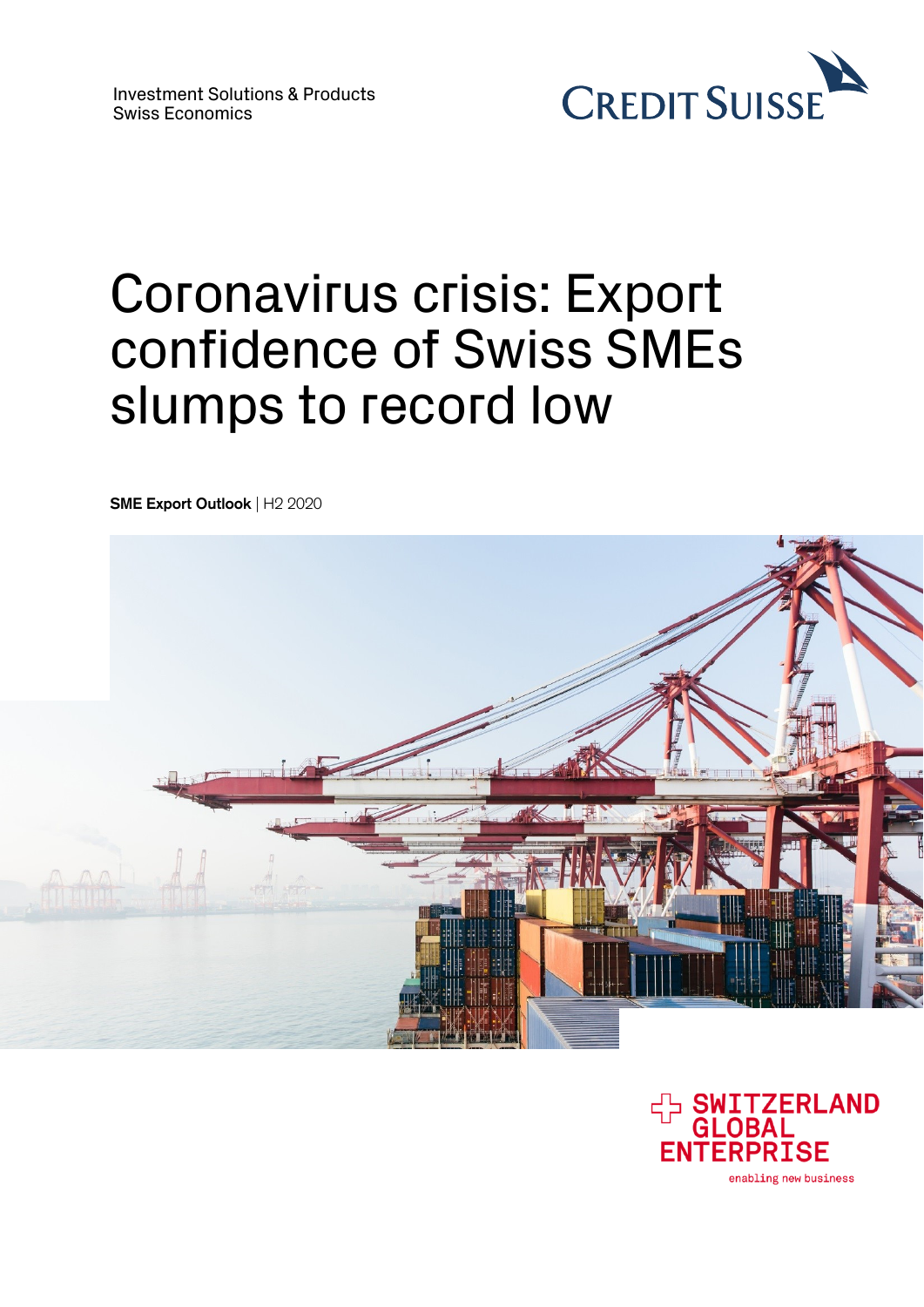# Coronavirus crisis: Export confidence of Swiss SMEs slumps to record low

|                                             | The coronavirus crisis has hit internationally-oriented Swiss SMEs hard. Accord-<br>ing to the latest survey on export sentiment conducted by Switzerland Global<br>Enterprise (S-GE), more than 65% of SMEs are expecting their exports to de-<br>cline in the first semester of 2020. For the second semester, 38% are expecting<br>a further decline, 23% anticipate stagnation, while 39% envisage export growth.                                                                                                                                                                                                                                                                                                                                      |
|---------------------------------------------|------------------------------------------------------------------------------------------------------------------------------------------------------------------------------------------------------------------------------------------------------------------------------------------------------------------------------------------------------------------------------------------------------------------------------------------------------------------------------------------------------------------------------------------------------------------------------------------------------------------------------------------------------------------------------------------------------------------------------------------------------------|
|                                             | The pandemic has had negative commercial implications for 81% of the sur-<br>$\bullet$<br>veyed companies, above all due to the collapse in demand, slumping sales and<br>revenues figures, and a lack of predictability.                                                                                                                                                                                                                                                                                                                                                                                                                                                                                                                                  |
|                                             | There has also been a huge fall in the Credit Suisse Export Barometer. At -1.54<br>$\bullet$<br>points, this is well below the growth threshold, but at least a full percentage<br>point higher than the nadir of -2.59 recorded in April.                                                                                                                                                                                                                                                                                                                                                                                                                                                                                                                 |
|                                             | But while the lowest ebb may have been reached that month for the majority of<br>$\bullet$<br>exporters, the future outlook is still shrouded in uncertainty and characterized<br>by the likelihood of volatility.                                                                                                                                                                                                                                                                                                                                                                                                                                                                                                                                         |
| <b>Export sentiment at</b><br>historic low  | According to Switzerland Global Enterprise (S-GE), the export sentiment of internationally-oriented<br>Swiss SMEs has deteriorated significantly in recent months. As per the start of June 2020, it had<br>reached the level of 41 points. This is 24 points lower than the level in December 2019, the last<br>time this survey of export sentiment was conducted. What's more, it also matches the lowest<br>figure recorded since the survey was first carried out in 2010. The final figure, which lies on a<br>scale of 0 to 100, is in each case calculated from the export expectations of SMEs for the coming<br>semester, as well as on actual exports in the current or recently concluded semester (see Meth-<br>odology for further details). |
|                                             | Almost two-thirds of the surveyed SMEs (65%) reported that exports had declined in the first<br>semester of 2020. 33% of them predicted a decline of between 1 and 25%, while 22% expected<br>a slump of between 25 and 50%. 10% of respondents anticipated an export collapse of between<br>50 and 100% as per the end of the first semester. When the previous S-GE export survey was<br>carried out in December 2019, as many as 53% of respondent SMEs were expecting exports to<br>rise in the first half of 2020. In the latest May-June survey, just 19% of the surveyed SMEs stated<br>that they had actually recorded an export increase in the first six months of the year. For 16%,<br>exports had stagnated.                                  |
|                                             | Export expectations have also been reined in for the second semester of 2020. Just 39% of<br>surveyed SMEs are expecting a rise in exports. 23% anticipate stagnation, while 38% are bracing<br>themselves for a further decline.                                                                                                                                                                                                                                                                                                                                                                                                                                                                                                                          |
| <b>Coronavirus crisis</b><br>hits SMEs hard | The coronavirus has badly affected internationally-oriented Swiss SMEs in almost all sectors. 81%<br>of surveyed SMEs reported that - at the time of the survey - the crisis had so far impacted nega-<br>tively on their business, or even very negatively in the case of 31%. For 56% of SMEs, the pan-<br>demic had negatively impacted between 10 and 50% of business, while 34% had seen more than<br>a half of their business impacted. For 10% of respondents, 100% of their business had been<br>affected, an identical proportion to those reporting that the pandemic had not affected them.                                                                                                                                                     |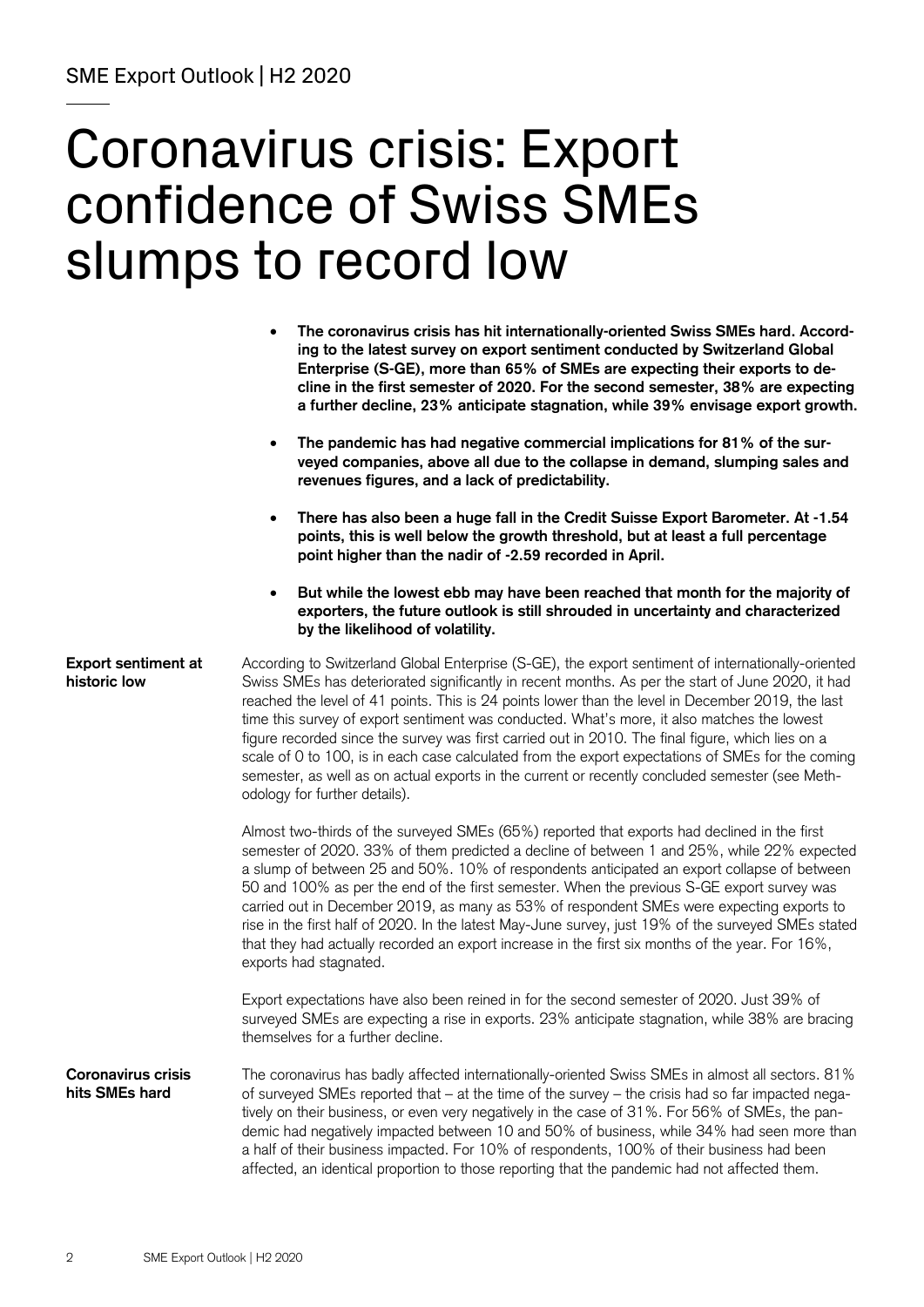

Source: Survey of a panel of around 300 Swiss SMEs

| Slump in demand,<br>collapse in sales,<br>absence of<br>planning certainty | The biggest concerns for companies have been the slump in demand (71%), the collapse in sales<br>and revenues (60%), the lack of predictability over the duration of the pandemic, and the mainte-<br>nance of state-decreed measures to protect public health such as border and travel restrictions<br>(47%). 38% of respondents were struggling with disruptions to supply chains, 19% faced liquidity<br>problems, and 15% had experienced production outages. Just 5% of SMEs reported that they<br>had not faced any Covid-19-related problems. |
|----------------------------------------------------------------------------|-------------------------------------------------------------------------------------------------------------------------------------------------------------------------------------------------------------------------------------------------------------------------------------------------------------------------------------------------------------------------------------------------------------------------------------------------------------------------------------------------------------------------------------------------------|
|                                                                            | At the time the survey was conducted, 58% of SMEs had introduced short-time working, and<br>33% had taken out a Covid-19 bridging loan. 33% of companies reported that they had not (yet)<br>sought recourse to the instruments introduced by the federal government to support the economy.                                                                                                                                                                                                                                                          |
| No rapid<br>normalization<br>expected                                      | More than a half of the surveyed SMEs expressed their skepticism over the likelihood of business<br>normalizing rapidly. Whereas 34% were anticipating normalization of the situation in 6 to 12<br>months, 24% reckoned it would take up to 18 months. 22% were anticipating a recovery within 3<br>to 6 months. 8% had a very optimistic outlook and anticipated a return to normality within 3<br>months. 2% of SMEs believed a full recovery was more than two years off.                                                                         |
|                                                                            | At the time of the survey, 15% of respondents saw themselves as still being in an acute crisis<br>management phase. By contrast, 39% of SMEs considered their situation to have stabilized, and<br>were looking to the future with optimism. Another 39% of the surveyed SMEs stated that they<br>viewed the crisis as an opportunity, and were already preparing for the post-crisis era. 18% were<br>pessimistic over their future prospects, despite having seen their own situation stabilize.                                                    |
| Importance of driving<br>forward digitalization<br>and diversifying risks  | According to the survey, the crisis is likely to feed through into SME strategies. For example, 43%<br>of the surveyed companies were looking to drive forward the digitalization of their business mod-<br>els, and 32% were keen to tap into new sales markets for purposes of risk diversification. 14%<br>were planning to explore new procurement sources or establish new production locations.                                                                                                                                                 |
| Virtually no change in<br>rankings of export<br>destinations               | At the time the survey was carried out, the Covid-19 pandemic did not appear to have had any<br>effect on export destinations: Germany remains by far and away Switzerland's most important<br>export market, with 78% of surveyed SMEs looking to export their goods or services to this coun-<br>try over the next six months. As before, Germany is followed by France and Austria with 57% and<br>55% of citations respectively. The US comes fourth with 47%.                                                                                    |
|                                                                            | Of the surveyed SMEs, 11% indicated that they were looking to expand their export activity to<br>China or Scandinavia for the first time in the second half of 2020. These regions were followed by<br>the US and the countries of the Persian Gulf (10%). Where the importance of export destinations                                                                                                                                                                                                                                                |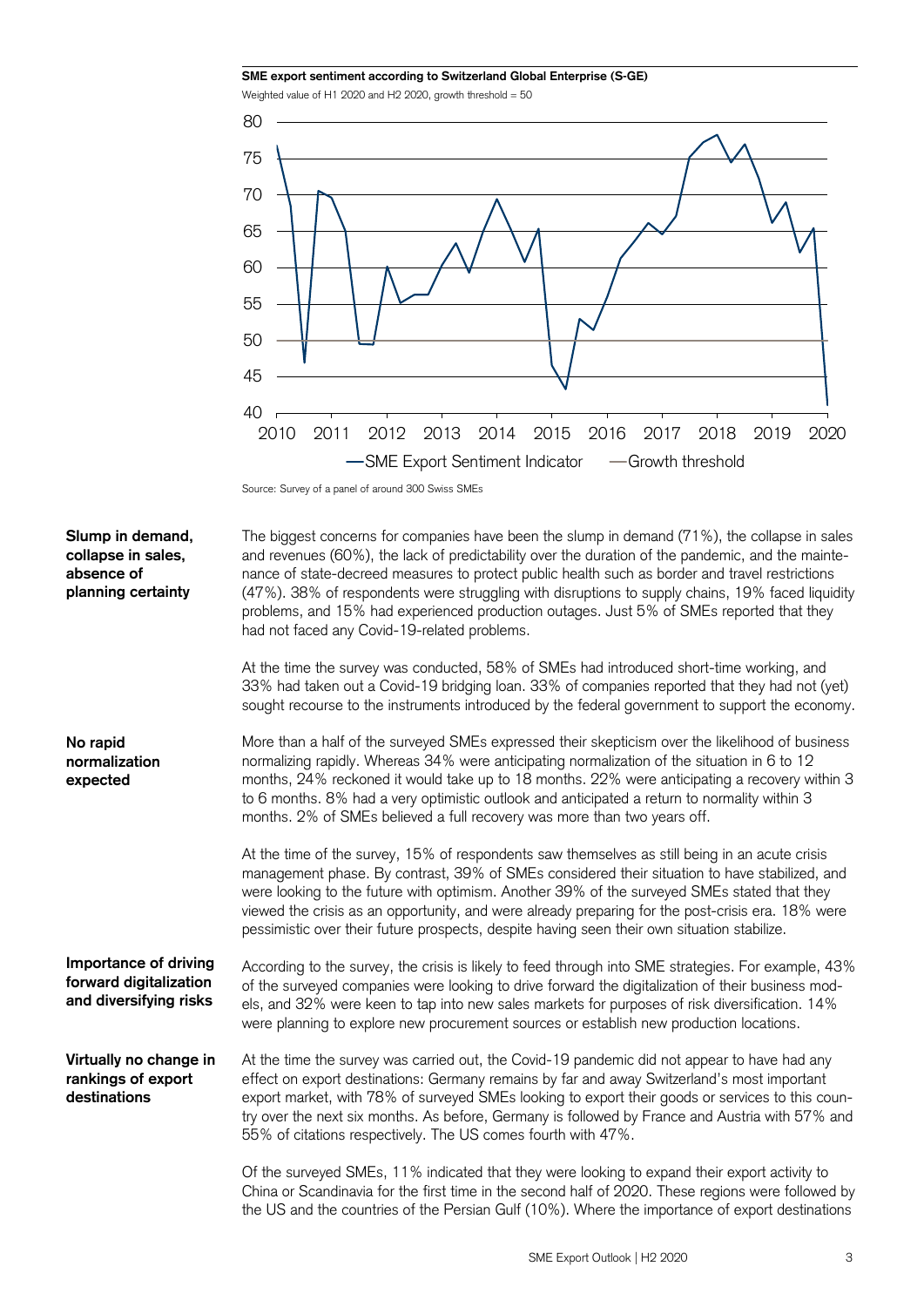is concerned, here too the picture is likewise largely unchanged: Germany remains the clear leader by a huge margin (59% of SMEs), followed by the US (16%) and France (12%). The repercussions of the coronavirus crisis are also evident in the Credit Suisse Export Barometer, which reflects foreign demand for Swiss products. Since the start of the second quarter of 2020, this has fallen sharply compared to the previous semester. It amounted to -1.54 in May, well below the growth threshold but slightly above the level of the previous month. The Credit Suisse Export Barometer recorded a multi-year low in April, when it touched -2.59. Only during the financial crisis did the Export Barometer fall below this level (hitting an all-time low of -3.17). The collapse in industrial production, triggered by a combination of protective measures and the suspension of production processes, led to disruptions in international supply chains. At the same time, according to Credit Suisse, this triggered a stagnation in corporate investment. With a certain time lag, consumer sentiment then deteriorated against a backdrop of income problems and higher unemployment. However, Credit Suisse believes the majority of exporters recorded their lowest export volumes in April. Indeed, a pickup in export volumes in the Asia region was already apparent for the MEM industry in April, when seasonally-adjusted exports to Japan, Hong Kong, and China recorded an overall rise compared to March. The easing of the lockdown measures in Europe from May onward is also likely to feed through positively into future export figures. Although Credit Suisse is expecting a stabilization in the demand for exports of the mechanical engineering, electrical, and metalworking sectors (MEM industry) over the next few months, along with a stabilization of demand for investment goods generally in Europe and upward movement in Asia, the persistently high level of uncertainty and caution with which companies will approach investment decisions will limit growth potential. Where consumer confidence is concerned, Credit Suisse is being cautious with its assumptions. Widespread income problems and increasing unemployment are likely to persist a while longer, which should keep sentiment subdued. In the view of Credit Suisse, exporters active in industries heavily dependent on consumer confidence – such as the watchmaking industry, for example – will have to wait even longer for a recovery to set in. **Credit Suisse Export Barometer**  In standard deviations, growth threshold  $= 0$ **Limited growth potential Consumer confidence remains subdued** 

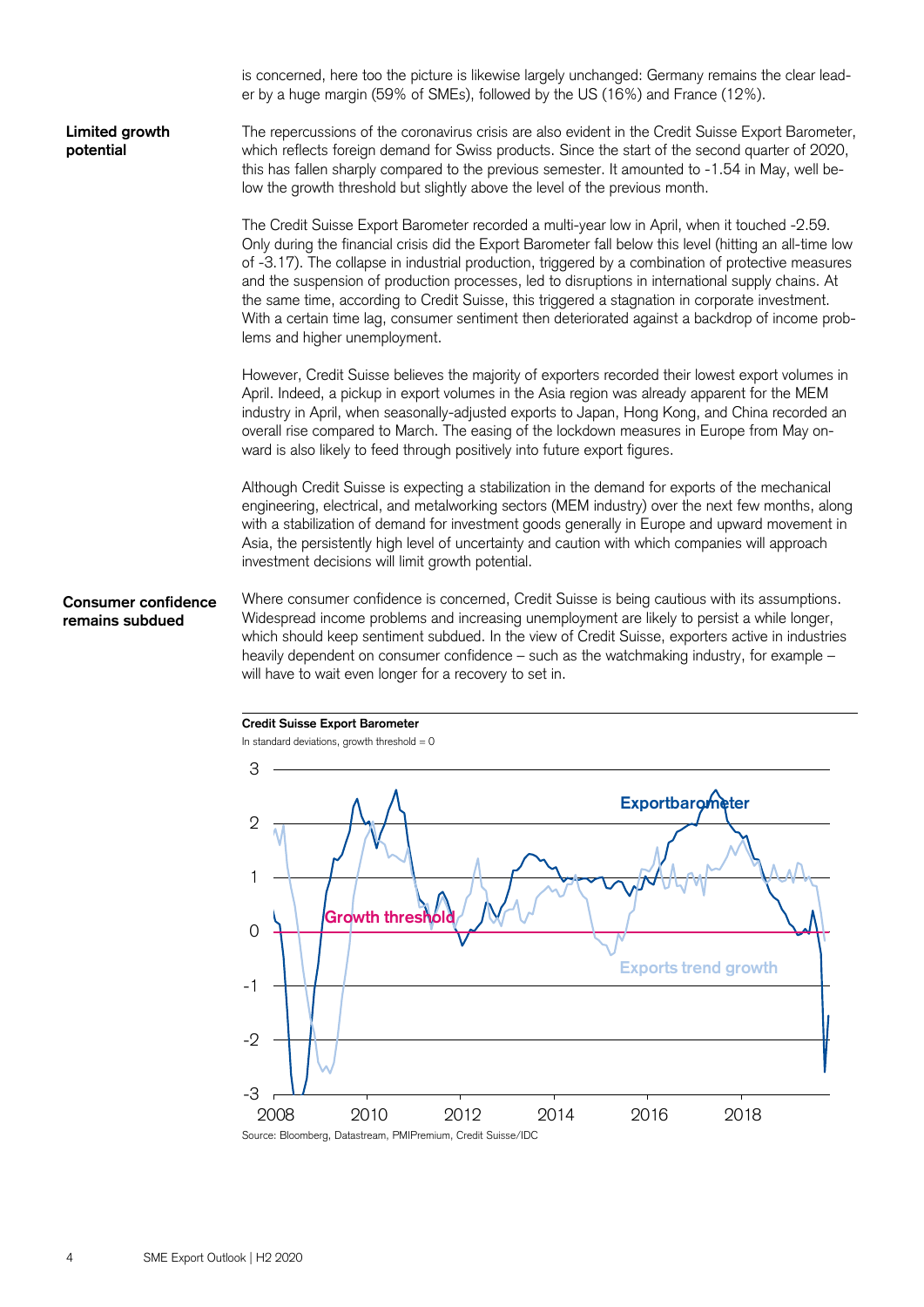## Methodology

| <b>Credit Suisse Export</b><br><b>Barometer</b>                                            | The Credit Suisse Export Barometer takes as its basis the dependence of Swiss exports on for-<br>eign export markets. In constructing the export barometer, we have drawn together important<br>leading industry indicators in Switzerland's 28 most important export countries. These indicators<br>generally have a forecast horizon of approximately one to two quarters. The values of these lead-<br>ing indicators are weighted on the basis of the share of exports that goes to each country.<br>The export barometer consolidates this information to produce a single indicator. Since the values<br>in question are standardized, the export barometer is calibrated in standard deviations. The zero<br>line corresponds to the growth threshold. The long-term average growth of Swiss exports of<br>approximately 5% is 1.                       |
|--------------------------------------------------------------------------------------------|----------------------------------------------------------------------------------------------------------------------------------------------------------------------------------------------------------------------------------------------------------------------------------------------------------------------------------------------------------------------------------------------------------------------------------------------------------------------------------------------------------------------------------------------------------------------------------------------------------------------------------------------------------------------------------------------------------------------------------------------------------------------------------------------------------------------------------------------------------------|
|                                                                                            | The chart on page 3 underlines the nature of the Credit Suisse export barometer as a forecasting<br>tool: The correlation between export growth (6-month moving average) and the barometer with a<br>lead time of one quarter is a good 0.82. In addition to providing forecasts for exports as a whole,<br>the export barometer also makes forecasts about specific sectors or regions.                                                                                                                                                                                                                                                                                                                                                                                                                                                                       |
| For more detailed<br>information:                                                          | Credit Suisse (2009), External Trade Switzerland - Facts and Trends, Swiss Issues: Industries,<br>available at: www.credit-suisse.com/research                                                                                                                                                                                                                                                                                                                                                                                                                                                                                                                                                                                                                                                                                                                 |
| <b>Switzerland Global</b><br><b>Enterprise SME</b><br><b>Export Sentiment</b><br>Indicator | Switzerland Global Enterprise's SME export sentiment indicator is quite simple: Starting from this<br>issue, SMEs indicate whether they expect growth, stagnation or a decline in exports in the current<br>semester compared with the previous one. In past studies, the current and previous quarter were<br>compared. The same question is put with regard to export expectations for the following semester<br>compared with the current one. To emphasize the forecast nature of the SME export sentiment<br>indicator, expected export activity in the following semester is weighted at 60% with exports in the<br>current semester being weighted at 40%. The SME export sentiment indicator can range from 0<br>to 100, whereby figures between 0 and 50 show an expected decline in exports and figures of 50<br>to 100 an expected rise in exports. |
|                                                                                            | The SME export sentiment indicator is based on a quarterly survey of a fixed panel of around 200<br>Swiss SMEs. Participants represent the pharmaceuticals/chemicals industry, machinery, consum-<br>er goods, the metals industry, paper, electrical engineering, the precision instruments industry,                                                                                                                                                                                                                                                                                                                                                                                                                                                                                                                                                         |

accurate picture of the export activities of Swiss SMEs.

services, ICT and food. Participants provide further information on export volumes, for instance the reasons behind a change in their export volume, export markets, etc. This information gives an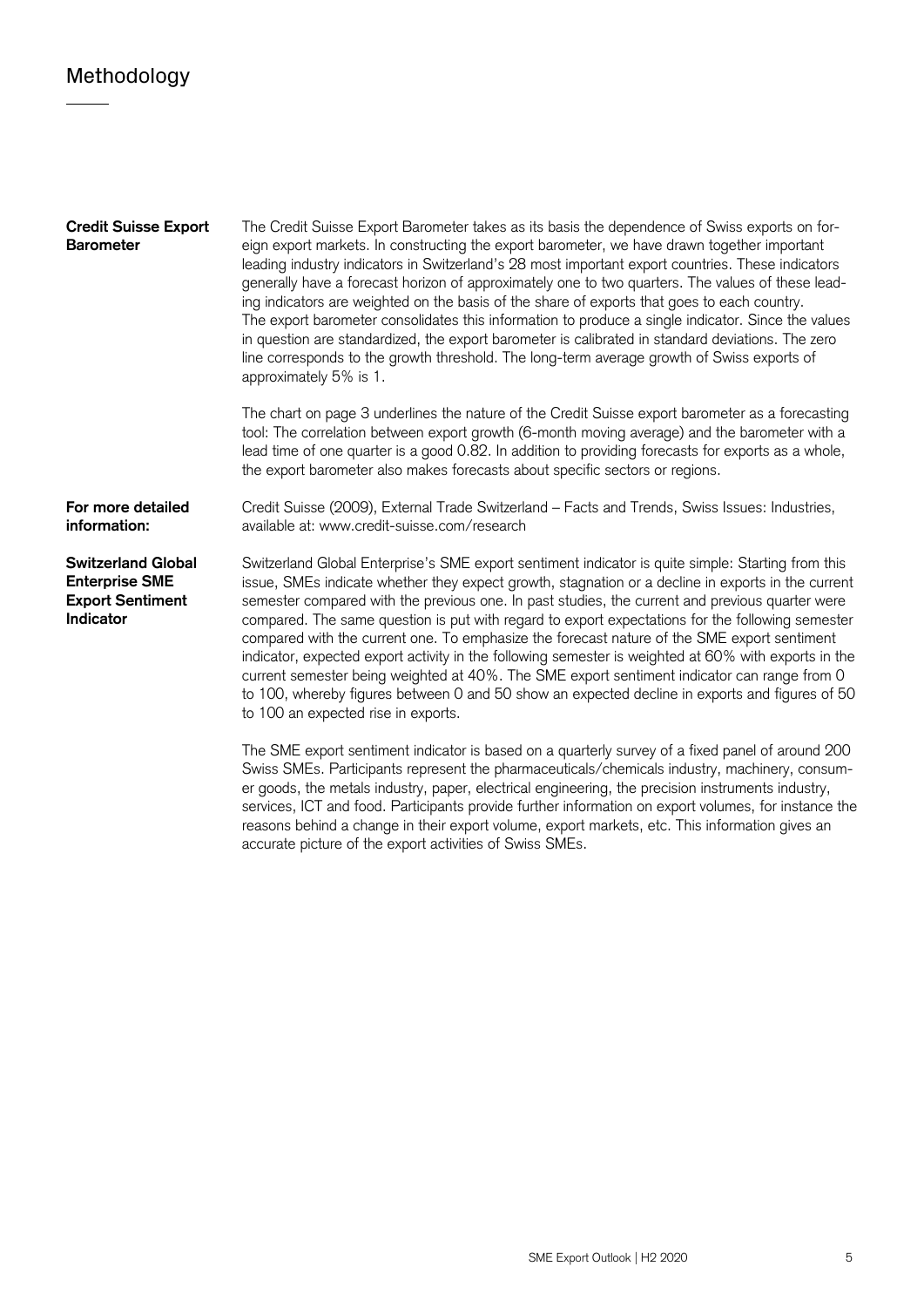## Imprint

#### **For more detailed information:**

www.s-ge.com/en/article/news/export-outlook

Please note: From 2010 through 2015, this publication bore the title "SME Export Indicator".

#### **Contacts**

Credit Suisse AG:

Tiziana Hunziker, Economist Tel. +41 44 333 03 74, tiziana.hunziker.2@credit-suisse.com Switzerland Global Enterprise:

Flavio Reinarz, PR+Content Specialist Tel. +41 44 365 55 11, freinarz@s-ge.com

### **Copyright**

This publication may be reproduced, provided that the source is quoted. Copyright © 2020 Credit Suisse Group AG and Switzerland Global Enterprise. All rights reserved.

### **Credit Suisse AG**

Credit Suisse AG is one of the world's leading financial services providers and is part of the Credit Suisse group of companies (referred to here as 'Credit Suisse'). As an integrated bank, Credit Suisse offers clients its combined expertise in the areas of private banking, investment banking and asset management. Credit Suisse provides advisory services, comprehensive solutions and innovative products to companies, institutional clients and high-net-worth private clients globally, as well as to retail clients in Switzerland. Credit Suisse is headquartered in Zurich and operates in over 50 countries worldwide. The group employs approximately 46,840 people. The registered shares (CSGN) of Credit Suisse's parent company, Credit Suisse Group AG, are listed in Switzerland and, in the form of American Depositary Shares (CS), in New York. Further information about Credit Suisse can be found at www.credit-suisse.com.

#### **Switzerland Global Enterprise**

Switzerland Global Enterprise (S-GE) guides its clients on the path to new markets. On behalf of the Swiss Confederation (State Secretariat for Economic Affairs SECO) and the Swiss cantons, S-GE promotes exports and investments by helping its clients to realize new potential for their international businesses and thus to strengthen Switzerland as an economic hub. As the driver of a global network of experts and as a trusted and strong partner to clients, cantons and the Swiss government, S-GE is the first point of contact in Switzerland for all questions relating to internationalization. More information can be found at www.s-ge.com.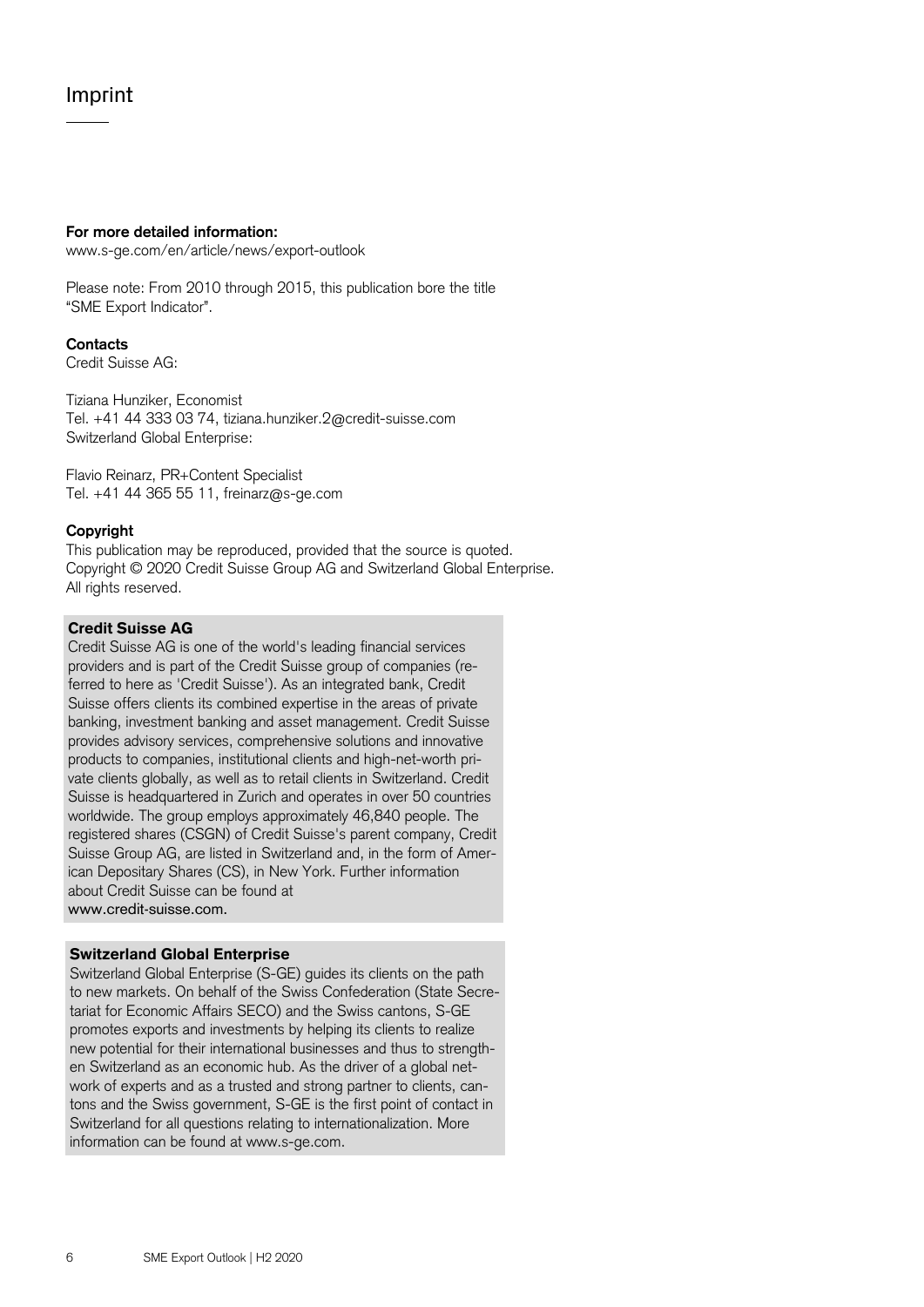## **Important Information**

This report represents the views of the Investment Strategy Department of CS and has not been prepared in accordance with the legal requirements designed to promote the independence of investment research. It is not a product of the Credit Suisse Research Department even if it references published research recommendations. CS has policies in place to manage conflicts of interest including policies relating to dealing ahead of the dissemination of investment research. These policies do not apply to the views of Investment Strategists contained in this report.

## **Risk warning**

Every investment involves risk, especially with regard to fluctuations in value and return. If an investment is denominated in a currency other than your base currency, changes in the rate of exchange may have an adverse effect on value, price or income.

For a discussion of the risks of investing in the securities mentioned in this document, please refer to the following Internet link: **https://investment.credit-suisse.com/gr/riskdisclosure**

This document may include information on investments that involve special risks. You should seek the advice of your independent financial advisor prior to taking any investment decisions based on this document or for any necessary explanation of its contents. Further information is also available in the information brochure "Special Risks in Securities Trading" available from the Swiss Bankers Association.

#### **Past performance is not an indicator of future performance. Performance can be affected by commissions, fees or other charges as well as exchange rate fluctuations.**

#### **Financial market risks**

Historical returns and financial market scenarios are no reliable indicators of future performance. The price and value of investments mentioned and any income that might accrue could fall or rise or fluctuate. Past performance is not a guide to future performance. If an investment is denominated in a currency other than your base currency, changes in the rate of exchange may have an adverse effect on value, price or income. You should consult with such advisor(s) as you consider necessary to assist you in making these determinations.

Investments may have no public market or only a restricted secondary market. Where a secondary market exists, it is not possible to predict the price at which investments will trade in the market or whether such market will be liquid or illiquid.

#### **Emerging markets**

Where this document relates to emerging markets, you should be aware that there are uncertainties and risks associated with investments and transactions in various types of investments of, or related or linked to, issuers and obligors incorporated, based or principally engaged in business in emerging markets countries. Investments related to emerging markets countries may be considered speculative, and their prices will be much more volatile than those in the more developed countries of the world. Investments in emerging markets investments should be made only by sophisticated investors or experienced professionals who have independent knowledge of the relevant markets, are able to consider and weigh the various risks presented by such investments, and have the financial resources necessary to bear the substantial risk of loss of investment in such investments. It is your responsibility to manage the risks which arise as a result of investing in emerging markets investments and the allocation of assets in your portfolio. You should seek advice from your own advisers with regard to the various risks and factors to be considered when investing in an emerging markets investment.

#### **Alternative investments**

Hedge funds are not subject to the numerous investor protection regulations that apply to regulated authorized collective investments and hedge fund managers are largely unregulated. Hedge funds are not limited to any particular investment discipline or trading strategy, and seek to profit in all kinds of markets by using leverage, derivatives, and complex speculative investment strategies that may increase the risk of investment loss.

Commodity transactions carry a high degree of risk, including the loss of the entire investment, and may not be suitable for many private investors. The

performance of such investments depends on unpredictable factors such as natural catastrophes, climate influences, hauling capacities, political unrest, seasonal fluctuations and strong influences of rolling-forward, particularly in futures and indices.

Investors in real estate are exposed to liquidity, foreign currency and other risks, including cyclical risk, rental and local market risk as well as environmental risk, and changes to the legal situation.

#### **Private Equity**

Private Equity (hereafter "PE") means private equity capital investment in companies that are not traded publicly (i.e. are not listed on a stock exchange), they are complex, usually illiquid and long-lasting. Investments in a PE fund generally involve a significant degree of financial and/or business risk. Investments in private equity funds are not principal-protected nor guaranteed. Investors will be required to meet capital calls of investments over an extended period of time. Failure to do so may traditionally result in the forfeiture of a portion or the entirety of the capital account, forego any future income or gains on investments made prior to such default and among other things, lose any rights to participate in future investments or forced to sell their investments at a very low price, much lower than secondary market valuations. Companies or funds may be highly leveraged and therefore may be more sensitive to adverse business and/or financial developments or economic factors. Such investments may face intense competition, changing business or economic conditions or other developments that may adversely affect their performance.

#### **Interest rate and credit risks**

The retention of value of a bond is dependent on the creditworthiness of the Issuer and/or Guarantor (as applicable), which may change over the term of the bond. In the event of default by the Issuer and/or Guarantor of the bond, the bond or any income derived from it is not guaranteed and you may get back none of, or less than, what was originally invested.

## **Investment Strategy Department**

Investment Strategists are responsible for multi-asset class strategy formation and subsequent implementation in CS's discretionary and advisory businesses. If shown, Model Portfolios are provided for illustrative purposes only. Your asset allocation, portfolio weightings and performance may look significantly different based on your particular circumstances and risk tolerance. Opinions and views of Investment Strategists may be different from those expressed by other Departments at CS. Investment Strategist views may change at any time without notice and with no obligation to update. CS is under no obligation to ensure that such updates are brought to your attention.

From time to time, Investment Strategists may reference previously published Research articles, including recommendations and rating changes collated in the form of lists. The recommendations contained herein are extracts and/or references to previously published recommendations by Credit Suisse Research. For equities, this relates to the respective Company Note or Company Summary of the issuer. Recommendations for bonds can be found within the respective Research Alert (bonds) publication or Institutional Research Flash/Alert – Credit Update Switzerland. These items are available on request or from **https://investment.credit-suisse.com**. Disclosures are available from **www.credit-suisse.com/disclosure**.

## **Global disclaimer / Important Information**

This document is not directed to, or intended for distribution to or use by, any person or entity who is a citizen or resident of or located in any locality, state, country or other jurisdiction where such distribution, publication, availability or use would be contrary to law or regulation or which would subject CS to any registration or licensing requirement within such jurisdiction.

References in this document to CS include Credit Suisse AG, the Swiss bank, its subsidiaries and affiliates. For more information on our structure, please use the following link: **http://www.credit-suisse.com**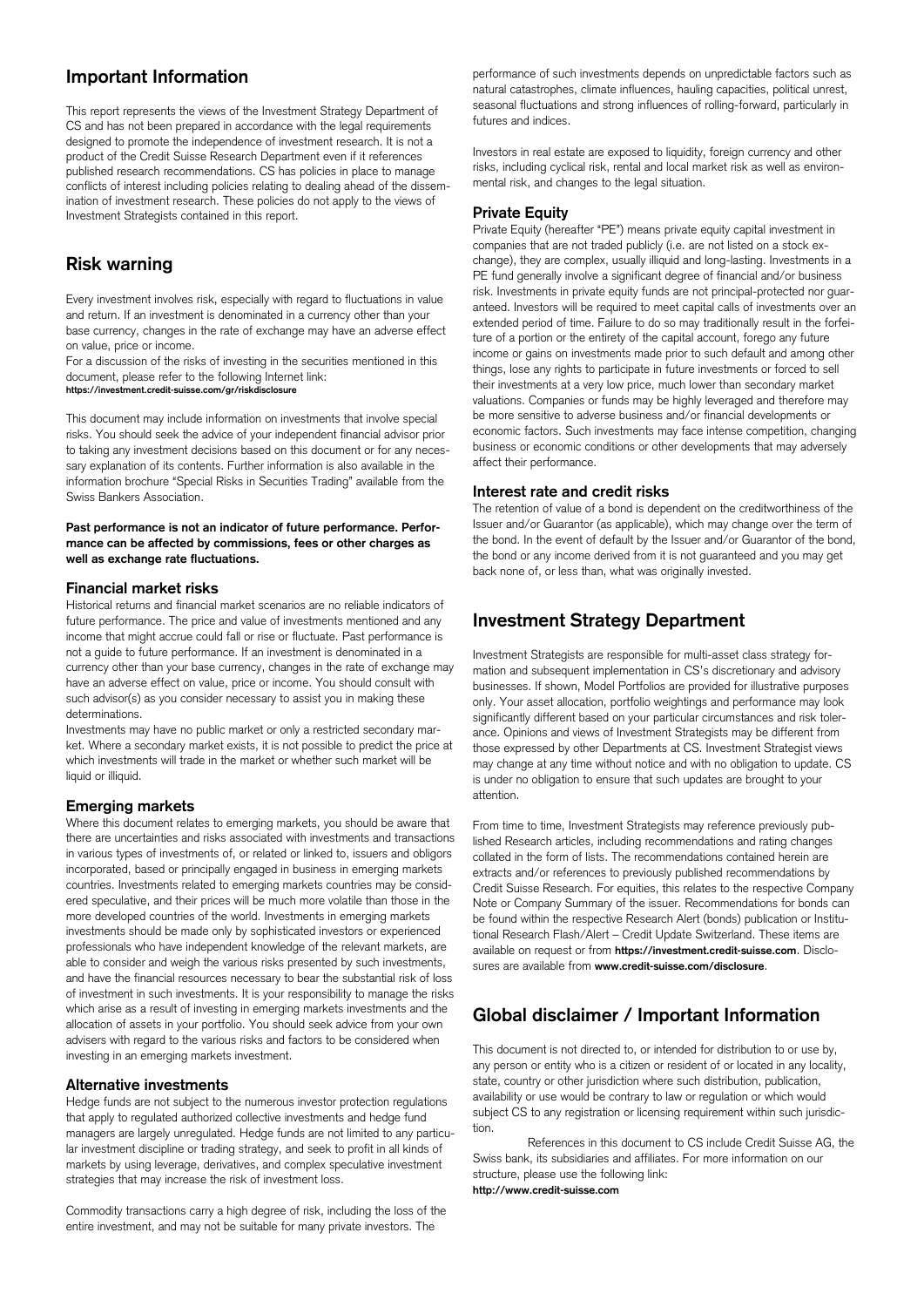**NO DISTRIBUTION, SOLICITATION, OR ADVICE:** This document is provided for information and illustrative purposes and is intended for your use only. It is not a solicitation, offer or recommendation to buy or sell any security or other financial instrument. Any information including facts, opinions or quotations, may be condensed or summarized and is expressed as of the date of writing. The information contained in this document has been provided as a general market commentary only and does not constitute any form of regulated financial advice, legal, tax or other regulated service. It does not take into account the financial objectives, situation or needs of any persons, which are necessary considerations before making any investment decision. You should seek the advice of your independent financial advisor prior to taking any investment decisions based on this document or for any necessary explanation of its contents. This document is intended only to provide observations and views of CS at the date of writing, regardless of the date on which you receive or access the information. Observations and views contained in this document may be different from those expressed by other Departments at CS and may change at any time without notice and with no obligation to update. CS is under no obligation to ensure that such updates are brought to your attention. **FORECASTS & ESTIMATES:** Past performance should not be taken as an indication or guarantee of future performance, and no representation or warranty, express or implied, is made regarding future performance. To the extent that this document contains statements about future performance, such statements are forward looking and subject to a number of risks and uncertainties. Unless indicated to the contrary, all figures are unaudited. All valuations mentioned herein are subject to CS valuation policies and procedures. **CONFLICTS:** CS reserves the right to remedy any errors that may be present in this document. CS, its affiliates and/or their employees may have a position or holding, or other material interest or effect transactions in any securities mentioned or options thereon, or other investments related thereto and from time to time may add to or dispose of such investments. CS may be providing, or have provided within the previous 12 months, significant advice or investment services in relation to the investments listed in this document or a related investment to any company or issuer mentioned. Some investments referred to in this document will be offered by a single entity or an associate of CS or CS may be the only market maker in such investments. CS is involved in many businesses that relate to companies mentioned in this document. These businesses include specialized trading, risk arbitrage, market making, and other proprietary trading. **TAX:** Nothing in this document constitutes investment, legal, accounting or tax advice. CS does not advise on the tax consequences of investments and you are advised to contact an independent tax advisor. The levels and basis of taxation are dependent on individual circumstances and are subject to change. **SOURCES:** Information and opinions presented in this document have been obtained or derived from sources which in the opinion of CS are reliable, but CS makes no representation as to their accuracy or completeness. CS accepts no liability for a loss arising from the use of this document. **WEBSITES:** This document may provide the addresses of, or contain hyperlinks to, websites. Except to the extent to which the document refers to website material of CS, CS has not reviewed the linked site and takes no responsibility for the content contained therein. Such address or hyperlink (including addresses or hyperlinks to CS's own website material) is provided solely for your convenience and information and the content of the linked site does not in any way form part of this document. Accessing such website or following such link through this document or CS's website shall be at your own risk. **DATA PRIVACY:** Your Personal Data will be processed in accordance with the Credit Suisse privacy statement accessible at your domicile through the official Credit Suisse website https://www.credit-suisse.com. In order to provide you with marketing materials concerning our products and services, Credit Suisse Group AG and its subsidiaries may process your basic Personal Data (i.e. contact details such as name, e-mail address) until you notify us that you no longer wish to receive them. You can opt-out from receiving these materials at any time by informing your Relationship Manager.

## **Global disclaimer / Distribution Information**

#### **Distributing entities**

Except as otherwise specified herein, this report is distributed by Credit Suisse AG, a Swiss bank, authorized and regulated by the Swiss Financial Market Supervisory Authority. **Austria:** This report is distributed by CREDIT SUISSE (LUXEMBOURG) S.A. Zweigniederlassung Österreich (the "Austria branch") which is a branch of CREDIT SUISSE (LUXEMBOURG) S.A., a duly authorized credit institution in the Grand Duchy of Luxembourg with registered address 5, rue Jean Monnet, L-2180 Luxembourg. The Austria branch is subject to the prudential supervision of the Luxembourg supervisory authority, the Commission de Surveillance du Secteur Financier (CSSF), 283, route d'Arlon, L-2991 Luxembourg, Grand Duchy of Luxembourg, as well as of the Austrian supervisory authority, the Financial Market Authority (FMA), Otto-Wagner Platz 5, A-1090 Vienna, Austria. **Bahrain**: This report is distributed by Credit Suisse AG, Bahrain Branch, authorized and regulated by the Central Bank of Bahrain (CBB) as an Investment Business Firm Category 2. Related financial services or products are only made available to professional clients and Accredited Investors, as defined by the CBB, and are not intended for any other persons. The Central Bank of Bahrain has not reviewed, nor has it approved, this document or the marketing of any investment vehicle referred to herein in the Kingdom of Bahrain and is not responsible for the performance of any such investment vehicle. Credit Suisse AG, Bahrain Branch, a branch of Credit Suisse AG, Zurich/Switzerland, is located at Level 21-22, East Tower, Bahrain World Trade Centre, Manama, Kingdom of Bahrain. **DIFC**: This information is being distributed by Credit Suisse AG (DIFC Branch). Credit Suisse AG (DIFC Branch) is licensed and regulated by the Dubai Financial Services Authority ("DFSA"). Related financial services or products are only made available to Professional Clients or Market Counterparties, as defined by the DFSA, and are not intended for any other persons. Credit Suisse AG (DIFC Branch) is located on Level 9 East, The Gate Building, DIFC, Dubai, United Arab Emirates. **France:** This report is distributed by Credit Suisse (Luxembourg) S.A. Succursale en France (the "France branch") which is a branch of Credit Suisse (Luxembourg) S.A., a duly authorized credit institution in the Grand Duchy of Luxembourg with registered address 5, rue Jean Monnet, L-2180 Luxembourg. The France branch is subject to the prudential supervision of the Luxembourg supervisory authority, the Commission de Surveillance du Secteur Financier (CSSF), and of the French supervisory authority, the Autorité de Contrôle Prudentiel et de Résolution (ACPR) and of the Autorité des Marchés Financiers. **Germany:** This report is distributed by Credit Suisse (Deutschland) Aktiengesellschaft regulated by the Bundesanstalt für Finanzdienstleistungsaufsicht ("BaFin"). **Guernsey:** This report is distributed by Credit Suisse AG Guernsey Branch, a branch of Credit Suisse AG (incorporated in the Canton of Zurich), with its place of business at Helvetia Court, Les Echelons, South Esplanade, St Peter Port, Guernsey. Credit Suisse AG Guernsey Branch is wholly owned by Credit Suisse AG and is regulated by the Guernsey Financial Services Commission. Copies of the latest audited accounts are available on request. **India:** This report is distributed by Credit Suisse Securities (India) Private Limited (CIN no. U67120MH1996PTC104392) regulated by the Securities and Exchange Board of India as Research Analyst (registration no. INH 000001030), as Portfolio Manager (registration no. INP000002478) and as Stock Broker (registration no. INZ000248233), having registered address at 9th Floor, Ceejay House, Dr. Annie Besant Road, Worli, Mumbai – 400 018, India, T- +91-22 6777 3777. **Italy:** This report is distributed in Italy by Credit Suisse (Italy) S.p.A., a bank incorporated and registered under Italian law subject to the supervision and control of Banca d'Italia and CONSOB. **Lebanon:** This report is distributed by Credit Suisse (Lebanon) Finance SAL ("CSLF"), a financial institution incorporated in Lebanon and regulated by the Central Bank of Lebanon ("CBL") with a financial institution license number 42. Credit Suisse (Lebanon) Finance SAL is subject to the CBL's laws and regulations as well as the laws and decisions of the Capital Markets Authority of Lebanon ("CMA"). CSLF is a subsidiary of Credit Suisse AG and part of the Credit Suisse Group (CS). The CMA does not accept any responsibility for the content of the information included in this report, including the accuracy or completeness of such information. The liability for the content of this report lies with the issuer, its directors and other persons, such as experts, whose opinions are included in the report with their consent. The CMA has also not assessed the suitability of the investment for any particular investor or type of investor. Investments in financial markets may involve a high degree of complexity and risk and may not be suitable to all investors. The

suitability assessment performed by CSLF with respect to this investment will be undertaken based on information that the investor would have provided to CSLF and in accordance with Credit Suisse internal policies and processes. It is understood that the English language will be used in all communication and documentation provided by CS and/or CSLF. By ac-